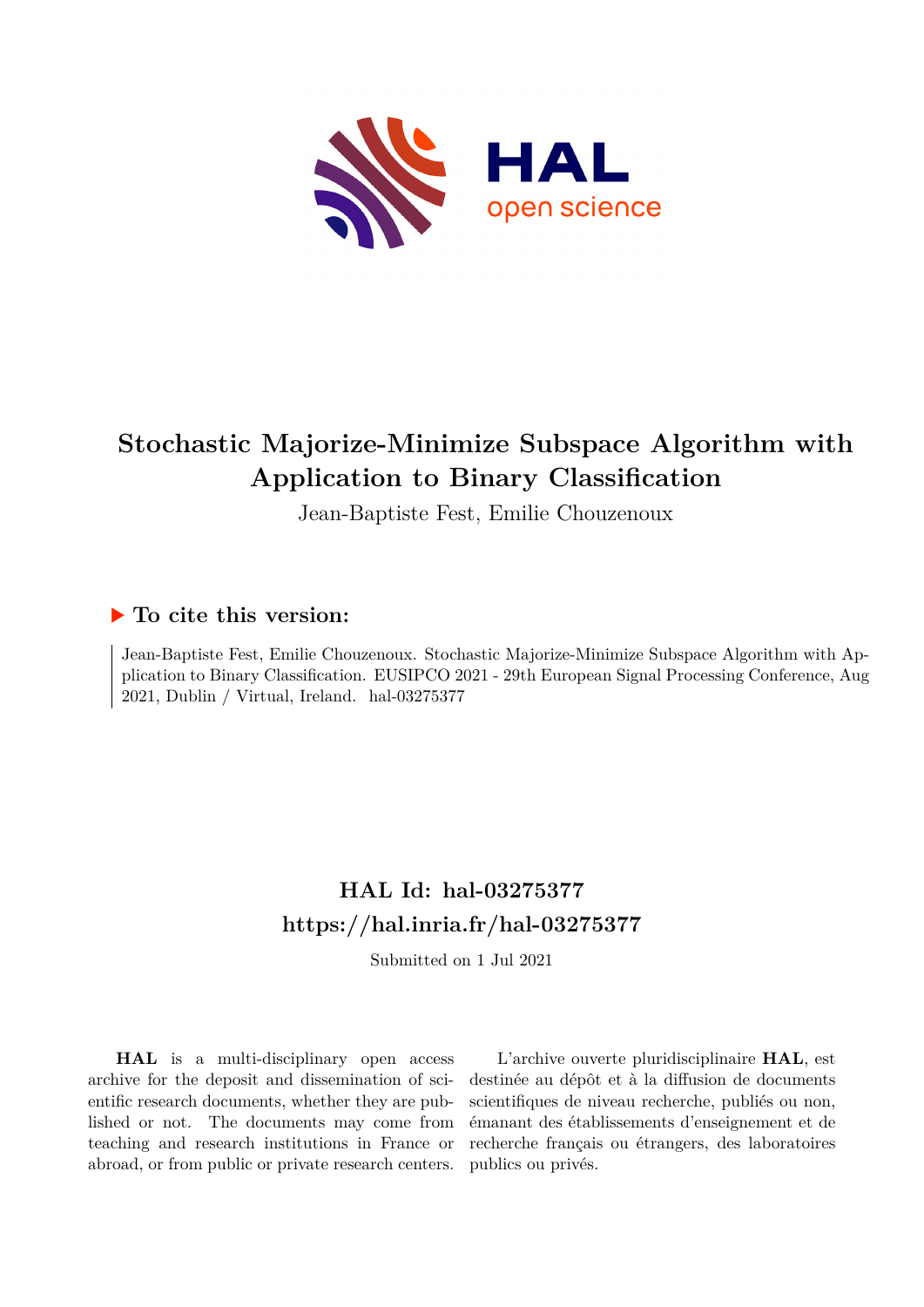# Stochastic Majorize-Minimize Subspace Algorithm with Application to Binary Classification

Jean-Baptiste Fest and Emilie Chouzenoux ´

*Université Paris-Saclay, Inria, CentraleSupélec, Centre de Vision Numérique, firstname.name@centralesupelec.fr* 

*Abstract*—In a learning context, data distribution are usually unknown. Observation models are also sometimes complex. In an inverse problem setup, these facts often lead to the minimization of a loss function with uncertain analytic expression. Consequently, its gradient cannot be evaluated in an exact manner. These issues have has promoted the development of so-called stochastic optimization methods, which are able to cope with stochastic errors in the gradient term. A natural strategy is to start from a deterministic optimization approach as a baseline, and to incorporate a stabilization procedure (e.g., decreasing stepsize, averaging) that yields improved robustness to stochastic errors. In the context of large-scale, differentiable optimization, an important class of methods relies on the principle of majorization-minimization (MM). MM algorithms are becoming increasingly popular in signal/image processing [18], [36] and machine learning [27], [34], [38]. MM approaches are fast, stable, require limited manual settings, and are often preferred by practitioners in application domains such as medical imaging [16] and telecommunications [29]. The present work introduces novel theoretical convergence guarantees for MM algorithms when approximate gradient terms are employed, generalizing some recent work [11], [27] to a wider class of functions and algorithms. We illustrate our theoretical results with a binary classification problem.

*Index Terms*—Stochastic optimization, convergence analysis, Majorization-Minimization, subspace acceleration, binary logistic regression.

#### I. INTRODUCTION

A common strategy to find a relevant solution to supervised learning problems and inverse problems relies on the minimization of a loss function. This function integrates knowledge about the available data/models, and some prior information on the sought parameters. This yields the generic problem

$$
\text{minimize}_{\mathbf{x} \in \mathbb{R}^N} F(\mathbf{x}),\tag{1}
$$

where  $F: \mathbb{R}^N \mapsto \mathbb{R}$  is differentiable on  $\mathbb{R}^N$ . A major challenge arises when the analytical properties of  $F$ , and, more importantly, of its gradient  $\nabla F$ , cannot be precisely known. For instance, in the context of supervised learning,  $x$  corresponds to a set of parameters to be learned. Moreover,  $F$  is interpreted as a random expectation, making an exact evaluation of F and  $\nabla F$  either impossible or too computationally intensive. Consequently, only a stochastic approximation can used instead [2]. In the context of inverse problems, stochastic errors mainly arise from two sources: (i) sophisticated acquisition models, requiring for instance solving a PDE for evaluating the fidelity to data [25], and (ii) on-the-fly (i.e., online) data processing resulting from joint acquisition and reconstruction process, imposed in some specific application contexts (e.g., medical imaging  $[24]$ ). Here again, the evaluation of F and  $\nabla F$  is approximate, which jeopardizes the stability of the retained optimization solver. As a response to this challenge, it is necessary to design large scale optimization tools whose robustness to stochastic errors is guaranteed. Although extending deterministic optimization methods to a probabilistic context does not in principle affect the structure of their original version, the analysis for asymptotical guarantees in the stochastic context requires novel theoretical analysis making use of specific tools from stochastic approximation theory [32].

A large amount of studies in stochastic optimization literature have been dedicated to the famous gradient descent algorithm [3], [17], [31] and its various first order variations such as NAG [28]. One can also mention ADAM, ADAGRAD, and RMSprop methods [14], [26], [37], widely adopted in the field of deep neural network. The account for non-differentiable terms, through proximal-based approaches, has also been investigated in [1], [12], [33]. Another avenue of works adopt the key concept of majorization-minimization (MM). MM algorithms rely on successive majorizing approximations of the function in order to produce a sequence of iterates that will converge to a solution of the problem, under suitable assumptions. The loss function  $F$  is thus substituted, by a sequence of surrogates with better properties (typically, strongly convex quadratic functions), ensuring sounded theoretical stability and fast practical convergence to the resulting scheme. The theoretical robustness of MM approaches to stochastic errors has been studied in [11], [13], [27]. However, the aforementioned works are, up to our knowledge, over specific in the MM scheme and/or the loss function class they studied. For instance, [13] focused on the expectation-minimization framework, while [27] requires averaging procedures over consecutive majorizing approximation and iterates. Finally, [11] deals with online recursive least-squares problems enjoying specific recursive forms for the gradient and majorizing approximations.

In this work, we propose a more versatile formulation of the problem, when  $F$  is a non necessarily convex, smooth function. We follow an approach where we build, at each iteration, a stochastic quadratic surrogate involving a randomly

This work is funded by the European Research Council Starting Grant MAJORIS ERC-2019-STG-850925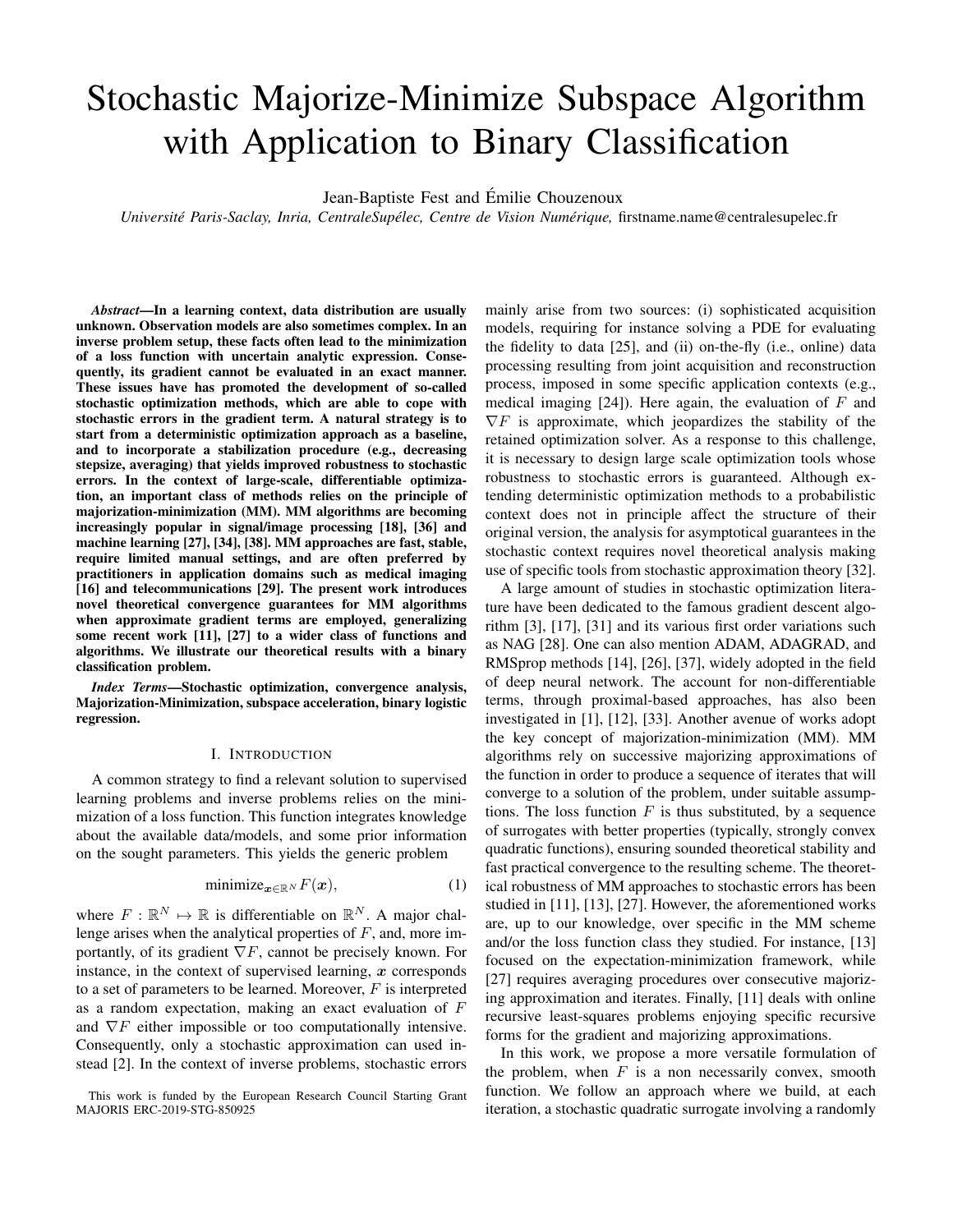perturbed evaluation of the current gradient. This yields an inexact stochastic MM scheme, in which we also allow the possibility for a subspace acceleration [8], [30], in the spirit of momentum-based approaches [15], [21], [23], [26], [28]. We establish almost sure convergence results for our approach, under mild assumptions on  $F$ . We illustrate the validity of the proposed scheme and its great performance in a problem of large scale binary logistic regression.

The paper is organized as follows. Section II introduces the MM framework and the considered inexact version for it. Section III presents our main contribution, that is the convergence analysis for this algorithm. Numerical experiments are depicted in Section IV. Finally, Section V concludes the paper.

#### II. PROPOSED FORMULATION

#### *A. Deterministic MM approach*

The MM algorithm is an iterative process which solves (1) by generating a sequence  $(x_k)_{k \in \mathbb{N}} \in \mathbb{R}^N$  of iterates. Passing from a iterate  $x_k$  to the next one  $x_{k+1}$  for a given  $k \in \mathbb{N}$  is made by minimizing  $h$ , a tractable majorant approximation of F. Typical choice is to resort to a quadratic approximation for F, reading similarly as a second-order Taylor expansion of it, at a given point  $y \in \mathbb{R}^N$ :

$$
h: (\boldsymbol{x}, \boldsymbol{y}) \mapsto F(\boldsymbol{y}) + \nabla F(\boldsymbol{y})^\top (\boldsymbol{x} - \boldsymbol{y}) + \frac{1}{2} ||\boldsymbol{x} - \boldsymbol{y}||_{\boldsymbol{A}(\boldsymbol{y})}^2.
$$
 (2)

Here above,  $\|\cdot\|_{A(y)}^2 = \langle \cdot | A(y) \cdot \rangle$ , and  $A: y \mapsto A(y)$  is a function returning a symmetric positive definite matrix such that  $(\forall x, y \in \mathbb{R}^N)$   $h(x, y) \geq F(x)$ . This mapping, also called the majorant metric mapping, completely describes  $h$ and thus the quality of the majorizing approximation of F. Consequently, the generic MM update reads:

$$
(\forall k \in \mathbb{N}) \quad \boldsymbol{x}_{k+1} = \boldsymbol{x}_k - \boldsymbol{A}_k^{-1} \nabla F(\boldsymbol{x}_k), \tag{3}
$$

denoting  $A_k := A(x_k)$ . The above MM scheme yields, by construction, the monotonic decrease of  $(F(\boldsymbol{x}_k))_{k\in\mathbb{N}}$ . Useful strategies to build the majorant metric can be found in [9], [36], [38], for a large class of problems arising in applications from supervised learning, telecommunications, and image restoration, to name a few. In the latter case, the algorithm in Eq. (3) is also known as half-quadratic method [22], highly popular in the 90s.

#### *B. Subspace acceleration*

As can be seen, the minimization of the surrogate at each current iterate requires the inversion of an  $N \times N$  operator. However, the commonly very large number of parameters encountered in practical situations (e.g., in 3D image restoration,  $N \geq 10^9$ ) could make such an operation hazardous. One major key of improvement introduced by [8], and later assessed in the survey paper [36], consists in integrating so-called "subspace acceleration" [30] in the update (3). Mathematically, this amounts to defining

$$
(\forall k \in \mathbb{N}) \qquad x_{k+1} = x_k + D_k u_k, \tag{4}
$$

with

$$
(\forall k \in \mathbb{N}) \quad \mathbf{u}_k \in \argmin_{\mathbf{u} \in \mathbb{R}^{M_k}} h(\mathbf{x}_k + \mathbf{D}_k \mathbf{u}, \mathbf{x}_k). \tag{5}
$$

Here above,  $D_k \in \mathbb{R}^{N \times M_k}$ ,  $N \ge M_k \ge 1$  is a new degree of freedom in the approach. Columns of matrix  $D_k$  contain a set of search directions to explore and in order to define the new iterate  $x_{k+1}$ . Case of  $M_k = N$  and  $D_k = I_N$  the identity matrix of  $\mathbb{R}^N$  obviously leads back to Algorithm (3). More interesting choices are listed in [8, Tab.1]. In particular,  $D_k = \begin{bmatrix} -\nabla F(\boldsymbol{x}_k) & | & \boldsymbol{x}_k - \boldsymbol{x}_{k-1} \end{bmatrix}$  leads to the so-called MM Memory Gradient (3MG) algorithm [9], [10] whose great performances have been assessed in [9], [19]. It is worth noting that the quadratic structure of h makes a solution  $u_k$  to (5) easy to be determined as:

$$
(\forall k \in \mathbb{N}) \quad \boldsymbol{u}_k = -\left(\boldsymbol{D}_k^\top \boldsymbol{A}_k \boldsymbol{D}_k\right)^\dagger \boldsymbol{D}_k^\top \nabla F(\boldsymbol{x}_k), \qquad (6)
$$

with † being the pseudo-inverse operation. The convergence properties of (4)-(6) are discussed in [9], [10].

#### *C. Stochastic subspace MM scheme*

In this paper, we focus on the introduction of a perturbation on  $F$  (and its gradient). More precisely, we will consider that, at each iteration  $k \in \mathbb{N}$ , one only has access to:

$$
\mathbf{g}_k = \nabla F(\mathbf{x}_k) + \boldsymbol{\epsilon}_k,\tag{7}
$$

with  $(\epsilon_k)_{k \in \mathbb{N}} \in \mathbb{R}^N$  modeling a stochastic noise process with zero mean and bounded variance, which will be specified in the next section. In order to write the stochastic version of (4)-(6), we need to introduce the concept of inexact majorant function. Let  $k \in \mathbb{N}$ . We can evaluate the stochastic quadratic function  $\hat{h}_k$  defined by:

$$
\widehat{h}_k: \boldsymbol{u} \in \mathbb{R}^N \mapsto F(\boldsymbol{x}_k) + \boldsymbol{g}_k^\top(\boldsymbol{u} - \boldsymbol{x}_k) + \frac{1}{2} ||\boldsymbol{u} - \boldsymbol{x}_k||_{\boldsymbol{A}_k}^2. \tag{8}
$$

Similarly to its deterministic counterpart, the proposed stochastic MM subspace scheme will consist in finding the next iterate according to the available  $h_k$ , within the subspace spanned by the columns of  $D_k$ . We will assume, without loss of generality, that  $D_k$  has full column rank. Moreover, for better stability of the iterates, we introduce a positive stepsize sequence  $(\gamma_k)_{k \in \mathbb{N}}$ . This leads to our novel stochastic MM subspace algorithm:

$$
(\forall k \in \mathbb{N}) \quad \mathbf{x}_{k+1} = \mathbf{x}_k + \gamma_k \mathbf{D}_k \widehat{\mathbf{u}}_k, \tag{9}
$$

where

$$
(\forall k \in \mathbb{N}) \quad \widehat{\boldsymbol{u}}_k = -\left(\boldsymbol{D}_k^\top \boldsymbol{A}_k \boldsymbol{D}_k\right)^{-1} \boldsymbol{D}_k^\top \boldsymbol{g}_k. \tag{10}
$$

#### *D. Link with preconditioned gradient method*

One may combine (9)-(10) to reach the more compact structure:

$$
(\forall k \in \mathbb{N}) \quad \mathbf{x}_{k+1} = \mathbf{x}_k - \gamma_k \mathbf{B}_k \mathbf{g}_k, \tag{11}
$$

with  $B_k = D_k \left( D_k^{\top} A_k D_k \right)^{-1} D_k^{\top}$ . The main interest of the latter formulation comes from its similarity with a preconditioned stochastic gradient structure [4], [6]. The symmetric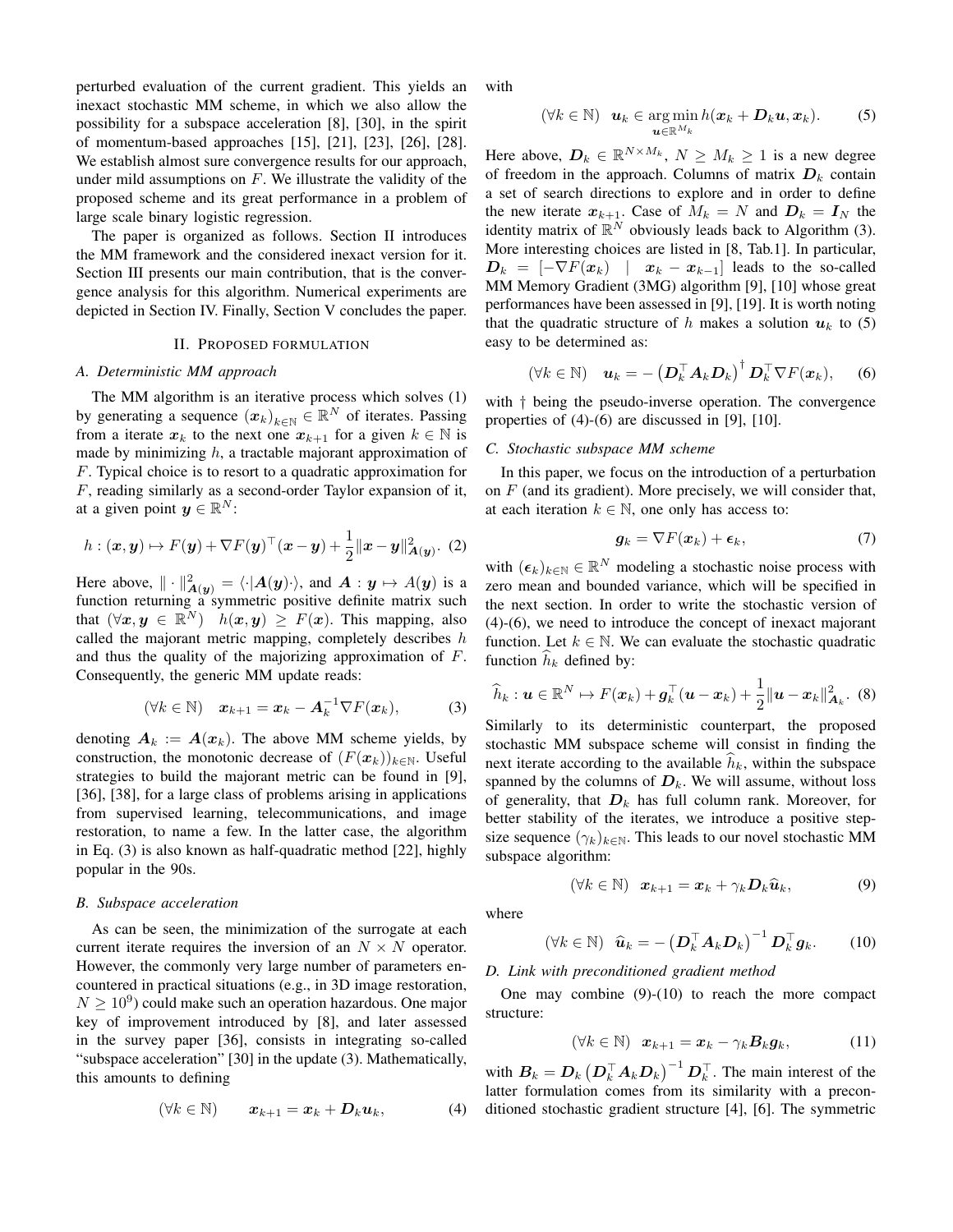matrix  $B_k \in \mathbb{R}^{N \times N}$  gathers both the information given by the majorant matrix  $A_k$  and the subspace matrix  $D_k$ . To a certain extent, understanding the behaviour of  $B_k$  should allow to control the convergence of sequence  $(x_k)_{k\in\mathbb{N}}$ . The theoretical challenges to tackle are twofold: (i)  $B_k$  is random and non necessarily full rank, (ii)  $F$  is non necessarily convex. Up to our knowledge, the convergence of the scheme (11) has never been studied under such context.

#### III. ASYMPTOTICAL ANALYSIS

Let us introduce  $(\Omega, \mathcal{F}, P)$  a probability space provided with the filtration  $(\mathcal{F}_k)_{k\in\mathbb{N}}$  where  $\mathcal{F}_0 = {\Omega, \emptyset}$  and for all  $k \geq 1$ ,  $\mathcal{F}_k = \sigma(\epsilon_0, x_1, ..., \epsilon_{k-1}, x_k)$  is the sub-sigma algebra generated by  $\{\epsilon_0, x_1, ..., \epsilon_{k-1}, x_k\}$ , gathering all of the information available at time k. For all  $k \in \mathbb{N}$ , we denote by  $\mathbb{E}(.|\mathcal{F}_k)$ , the conditional expectancy operator relative to  $\mathcal{F}_k$ . A property will be said to be satisfied *almost surely* (a.s) if it holds on a probability-one set of  $\mathcal{F}$ .

#### *A. Assumptions*

We enumerate here the necessary technical assumptions for the establishment of our main convergence theorem. A discussion around these assumptions will be provided in Section III-C.

*Assumption 1:* F is coercive, differentiable on  $\mathbb{R}^N$ , with a bounded gradient along the iterates, i.e., there exists  $G > 0$ such that, for every  $k \in \mathbb{N}$ ,  $\|\nabla F(\boldsymbol{x}_k)\| \leq G$  a.s.

*Assumption 2:* There exists  $(\eta, \nu) > 0$  such that, for every  $k \in \mathbb{N}, \eta I_N \preceq A_k \preceq \nu I_N$  a.s.

*Assumption 3:* For every iteration  $k \in \mathbb{N}$ ,

- (i) rank $(D_k) = M_k$  a.s.
- (ii)  $g_k \in \text{Ker}(\mathcal{D}_k^{\top})^{\perp}$  a.s.

*Assumption 4:* The stochastic noise process  $(\epsilon_k)_{k \in \mathbb{N}}$  fulfills:

- (i)  $(\forall k \in \mathbb{N}) \mathbb{E} (\epsilon_k | \mathcal{F}_k) = 0$  a.s.
- (ii) There exists  $C \in [0, C_{\text{max}}[$  with  $C_{\text{max}} = \frac{1}{2}((1 + \frac{4\eta}{\nu})^{\frac{1}{2}} 1)$ such that:

$$
(\forall k \in \mathbb{N}) \mathbb{E} \left( \|\boldsymbol{\epsilon}_k\|^2 |\mathcal{F}_k \right) \leq C^2 \|\nabla F(\boldsymbol{x}_k)\|^2 \quad \text{a.s.} \quad (12)
$$

*Assumption 5:*  $\sum_{n=1}^{\infty}$  $\sum_{k=0}^{\infty} \gamma_k = +\infty, \quad \sum_{k=0}^{+\infty}$  $k=0$  $\gamma_k^2$  <  $+\infty$ .

#### *B. Convergence results*

We start by an intermediary result, regarding the behaviour of  $(B_k)_{k\in\mathbb{N}}$ .

*Lemma 1:* Under Assumptions 2 and 3(i), (10) is a.s well defined and, for every  $k \in \mathbb{N}$ ,

$$
\begin{cases}\n\boldsymbol{O} \preceq \boldsymbol{B}_k \preceq \frac{1}{\eta} \boldsymbol{I}_N \quad \text{a.s.} \\
(\forall \boldsymbol{x} \in \text{Ker}(\boldsymbol{D}_k^{\top})^{\perp}) \quad \boldsymbol{x}^{\top} \boldsymbol{B}_k \boldsymbol{x} \geq \frac{1}{\nu} ||\boldsymbol{x}||^2 \quad \text{a.s.}\n\end{cases}
$$

Let us now state our main convergence result:

*Theorem 1:* Assume that  $(x_k)_{k \in \mathbb{N}}$  satisfies scheme (9)-(10) and Assumptions 1-5 are verified. Then the following holds :

- (i) The sequence  $(F(\mathbf{x}_k))_{k \in \mathbb{N}}$  converges a.s to an a.s finite random variable.
- (ii)  $\liminf_{k \to +\infty} \|\nabla F(\boldsymbol{x}_k)\| = 0$  a.s.

The proof, that we skipped by lack of space, is made of two main steps. First, we rely on Lemma 1 to obtain a specific stochastic relationship between two consecutive iterates. Second, we make use of the Robbins-Siegmund's lemma of [32] which leads to Theorem 1(i) and to a Zoutendijk type condition. The latter allows us to deduce Theorem 1(ii).

Theorem 1 promotes an interesting general behaviour (i.e a sub-sequence criterion) which is nonetheless not sufficient to guarantee convergence of  $(x_k)_{k \in \mathbb{N}}$  to a minimizer or even to a stationary point of  $F$ . To this aim, we need additional topological assumptions on  $F$  and on its set of stationary points. Let us denote zer  $\nabla F$  such a set. Moreover, for every  $\mathbf{v} \in \mathbb{R}^N$ , we introduce  $\text{lev}_{=v} F := \{ \mathbf{x} \in \mathbb{R}^N \mid F(\mathbf{x}) = \mathbf{v} \},$ the level set of  $F$  relative to  $v$ . Then, we can derive the following convergence theorem.

*Theorem 2:* Assume that assumptions of Theorem 1 hold on  $\mathbb{R}^N$ . Then:

- (i) If all level set of F are finite,  $(x_k)_{k \in \mathbb{N}}$  converges a.s to a stationary point of F.
- (ii) If F is convex on  $\mathbb{R}^N$  and all of its stationary points are isolated i.e  $\forall v \in \mathbb{R}$   $\text{Card}(\text{lev}_{=v} F \cap \text{zer } \nabla F) < +\infty$ , then  $(x_k)_{k \in \mathbb{N}}$  converge a.s to a minimizer of F.

Remark that a strongly-convex F sees the sequence  $(x_k)_{k \in \mathbb{N}}$ converging almost surely to its unique minimizer as a direct corollary of Theorem 2(ii).

#### *C. Discussion about the assumptions*

Assumption 1 and 5 are rather standard in the analysis of stochastic gradient-based methods. Note that Assumption 1 is less restrictive than the Lipschitz continuity, assumed for instance in [23], [27]. Assumptions 2 and 3 are typically required in the convergence analysis of quadratic MM subspace methods [8]. Assumption 3(ii) holds for instance when  $-g_k$ belongs to the range of  $D_k$ . Assumption 4(i) corresponds to a standard hypothesis when it comes to study stochastic process optimization. Assumption 4(ii), reminiscent from [23], relates to the second order moment of  $\epsilon_k$  and expresses that the uncertainty affecting the gradient should remain moderate, in regards with the norm of the (true) gradient. The upper bound  $C_{\text{max}}$  is as large as the condition number  $\eta/\nu$  of the majorant metric sequence is. The theoretical maximal value corresponding to  $\frac{\sqrt{5}-1}{2} \simeq 6, 1 \times 10^{-1}$  is obtained when  $\eta = \nu$ . This can happen when  $A_k \equiv \eta I_N$  with some  $\eta > 0$  (for e.g.,  $\eta$  can be taken as the Lipschitz constant of  $\nabla F$ , when it exists). However, such a choice goes back to a basic gradient descent scheme, which can have limited practical convergence speed. In contrast,  $C_{\text{max}} \sim \eta/\nu$  for  $\eta/\nu \to 0^+$ , which shows that poorly conditioned majorant matrices would impose a high demanding bound on the gradient error as a balance. A compromise is thus necessary, between the sophistication of the majorant metric and its condition number.

#### *D. Link to existing works*

The theoretical result closer to our Theorem 1 is the one obtained in [21], [23]. These works address an algorithm similar to the famous ADAM [26], that can actually be viewed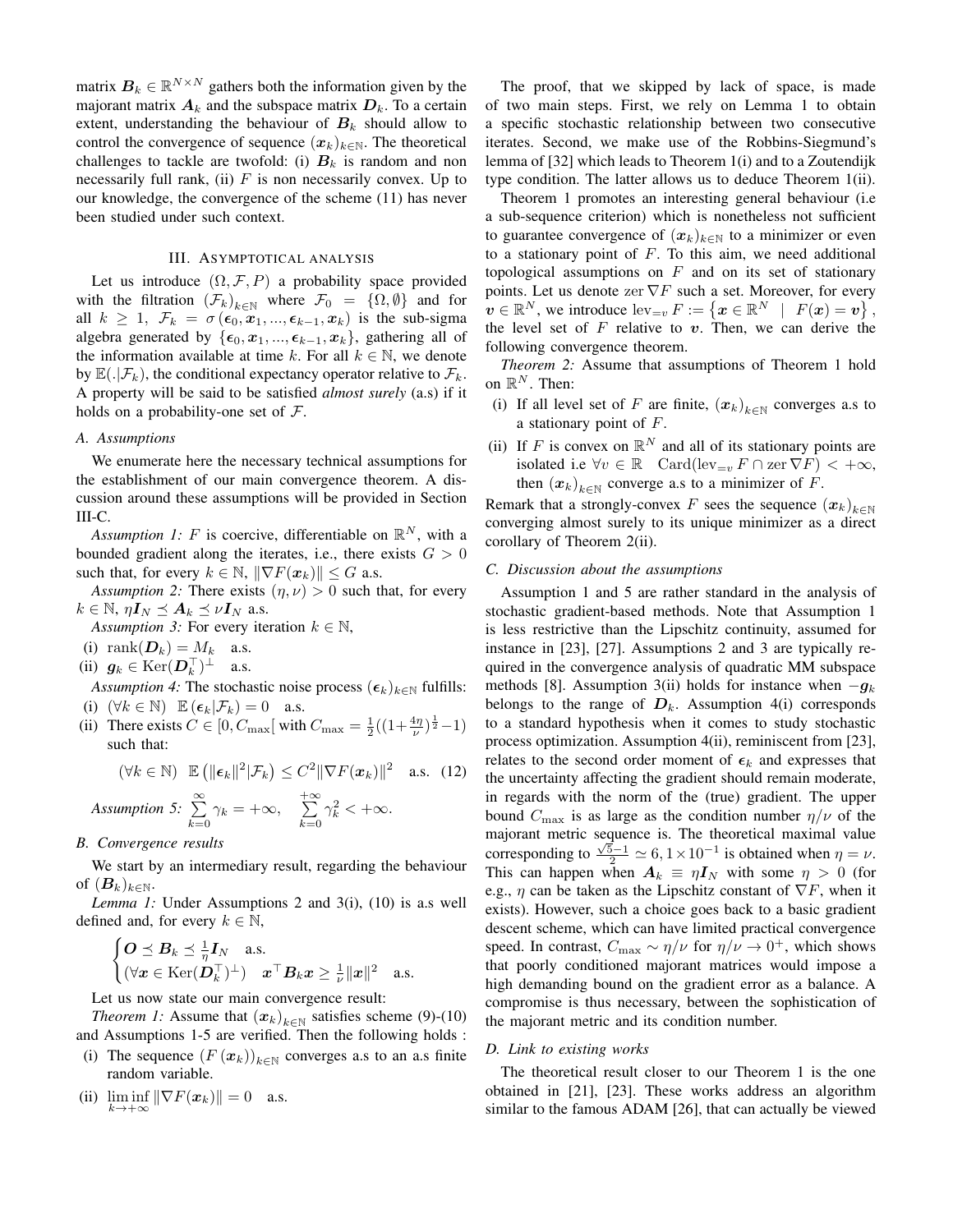as a particular case of ours, when no MM metric is used (i.e.,  $A_k \equiv I_N$ ) and a 3MG-like subspace is employed associated to manually tuned stepsize and momentum weight. As already mentioned, the method from [27], also shares connection with our algorithm, since it includes an MM strategy, though not combined with any subspace acceleration. A convergence result, similar to our Theorem 1, is obtained in [27], with a slightly less tractable subsequence criterion (see [27, Prop.3.3]). Finally, the approach from [4], [6] can be understood as a particular choice for the subspace, related to quasi-Newton approximation of  $F$ , but without the use of MM metric/stepsize. The authors show an  $\ell_1$  behaviour for the sequence  $(F(x_k))_{k \in \mathbb{N}}$ , however under more restrictive assumptions (e.g., convexity of  $F$ ). The use of the level-set hypothesis (see Theorem 2(i)) is reminiscent from [20], [21]. Finally, it is worth noting that our study, and in particular Theorem 2(ii), generalizes the conclusions that were obtained in [11] for a specific class of loss function, gradient error and majorant approximation.

#### IV. APPLICATION TO SUPERVISED CLASSIFICATION

#### *A. Problem statement*

We consider the problem of supervised binary classification through regularized logistic regression. Starting from a training dataset made of m feature vectors  $(v_i)_{1 \leq i \leq m} \in \mathbb{R}^N$ , and their associated labels  $(y_i)_{1 \leq i \leq m} \in \{-1, 1\}$ , we learn the parameters  $x \in \mathbb{R}^N$  of a linear classifier by minimizing the following penalized empirical risk:

$$
(\forall \boldsymbol{x} \in \mathbb{R}^N) \quad F(\boldsymbol{x}) = \frac{1}{m} \sum_{i=1}^m \log \left( 1 + \exp \left( -[\boldsymbol{L}\boldsymbol{x}]_i \right) \right) + \frac{\mu}{2} ||\boldsymbol{x}||^2.
$$
\n(13)

Here above,  $\boldsymbol{L} = \text{Diag}\{(y_i)_{1 \leq i \leq m}\}[\boldsymbol{v}_1, ..., \boldsymbol{v}_m]^\top \in \mathbb{R}^{m \times N}$ and  $\mu$  is a positive regularization parameter aiming at limiting overfitting effects. We can obtain majorant mapping  $A(\cdot)$ following [5]:

$$
(\forall x \in \mathbb{R}^N) \quad \mathbf{A}(x) = \mathbf{L}^\top \text{Diag}\{(\omega([Lx]_i)_{1 \leq i \leq m})\mathbf{L} + \mu \mathbf{I}_N, \tag{14}
$$

where  $\omega: x \mapsto \frac{1}{x} \left( \frac{1}{1+\exp(-x)} - \frac{1}{2} \right)$ , extended by continuity so that  $\omega(0) = \frac{1}{4}$ . Let us note that such mapping satisfies Assumption 2 for any  $\mu > 0$ , since we have:

$$
(\forall \boldsymbol{x} \in \mathbb{R}^N) \ \ \mu \boldsymbol{I}_N \preceq \boldsymbol{A}(\boldsymbol{x}) \preceq \left(\mu + \frac{1}{4m} ||\boldsymbol{L}||^2\right) \boldsymbol{I}_N. \tag{15}
$$

Constant  $\Vert L \Vert^2 / 4m$  relates to the conditioning of the training dataset. The smaller it is, the higher the permissible noise value (see Ass.  $4(ii)$ ).

#### *B. Numerical settings*

The algorithms are implemented in Matlab 2020a and run on a desktop having an Intel Core i7 3.2 GHz pro with 16 GB of RAM. We consider the perturbed MM scheme (9)-(10), for two choices for the subspace  $D_k$  both satisfying Assumption 3, namely  $D_k = I_N$ , and  $D_k = [-g_k \mid x_k - x_{k-1}]$ , yielding the so-called SMM and S3MG algorithms, respectively. For the former, the inversion of  $A_k$  is performed using the solver [35]. The decreasing stepsize sequence  $\gamma_k = 1/(k+1)^{0.51}$  is used, so as to verify Assumption 5. Comparisons are made with several state-of-the-art stochastic algorithms, namely SGD [3], ADAM [26], ADAGRAD [14] and RMSprop [37]. The tuning for their parameters (e.g., learning rate, momentum weight) was made empirically so as to reach best convergence profiles. Function F is strongly convex as far as  $\mu > 0$ , so the convergence of the sequence generated by SMM and S3MG to the unique solution of (1) is ensured, as long as Assumption 4 holds. In our experiments, multiplicative noise following a uniform law centered in 1 (so that Ass. 4(i) holds) is added on each component of the gradient. Several noise amplitudes will be tested, satisfying (12), with  $C \geq 0$  satisfying or not the range constraint imposed in Assumption 4 (ii) (see hereafter for more details).

We use  $rcv1$  and a8a datasets from LIBSVM library [7], whose properties are summarized in table below. Parameter  $\mu$ was manually set to get a good accuracy for the classifier on the test set, when training without noise perturbation on the gradient loss. This leads to an accuracy of 0.92 and 0.82 on test set, for rcv1 and a8a, respectively.

| Train Size $m$ | Test Size | Features N | (4m)                 |          |
|----------------|-----------|------------|----------------------|----------|
| 20242          | 677399    | 47236      | $5.5 \times 10^{-3}$ |          |
| 9865           | 22696     | 122        | 1.6                  | $10^{-}$ |

#### *C. Experimental results*

Fig. 1 illustrates the performance of the different methods, in terms of gradient norm evolution along time. In this case, we set  $C \simeq 0.9 \times C_{\text{max}}$  so that Ass. 4(ii) holds, and thus the convergence of S3MG and SMM is ensured. It is remarkable that both largely outperform their competitors. Moreover, one can see the advantage brought by the subspace acceleration in both examples. Finally, let us emphasize that the implementation of the MM methods did not require any tedious manual tuning. Fig. 2 shows the evolution of the gradient norm, when using S3MG with different noise levels, on the rcv1 example. Faster convergence is reached for lower noise amplitudes, as expected. Moreover, one can see that S3MG starts showing oscillating behaviour when  $C \geq C_{\text{max}}$ . This shows our theoretical bound  $C_{\text{max}}$  is valid and not over pessimistic for guaranteeing practical stability of the method.



Fig. 1. Evolution of the gradient norm along time for various algorithms, on dataset rcv1 (left) and a8a (right). Noise amplitude  $C \simeq 0.9 \times C_{\text{max}}$ .